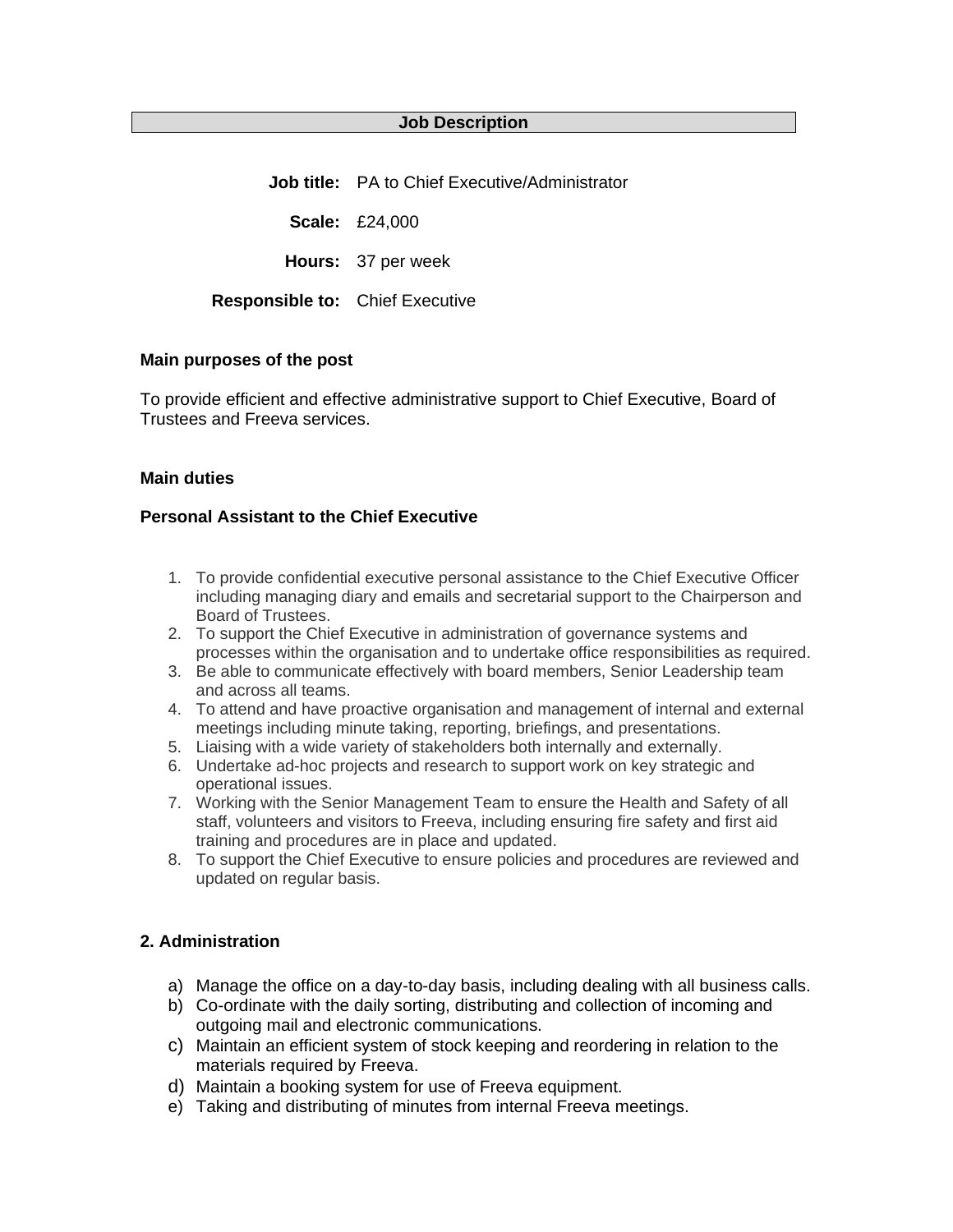- f) To assist with the booking of rooms and ensure refreshments are provided.
- g) To ensure IT support is provided to the Project including supporting with updating of the website.
- h) Input data onto a database and prepare monitoring reports.
- i) Liaises with contractors and site visitors
- j) Support with general Human Resources and recruitment duties, including undertaking DBS checks and obtaining references.
- k) Support with tasks related to external training delivered.
- l) Supporting Freeva services with administrative tasks.
- m) To undertake such other duties as may be required by the trustees or Management team from time to time, but which will be consistent with the role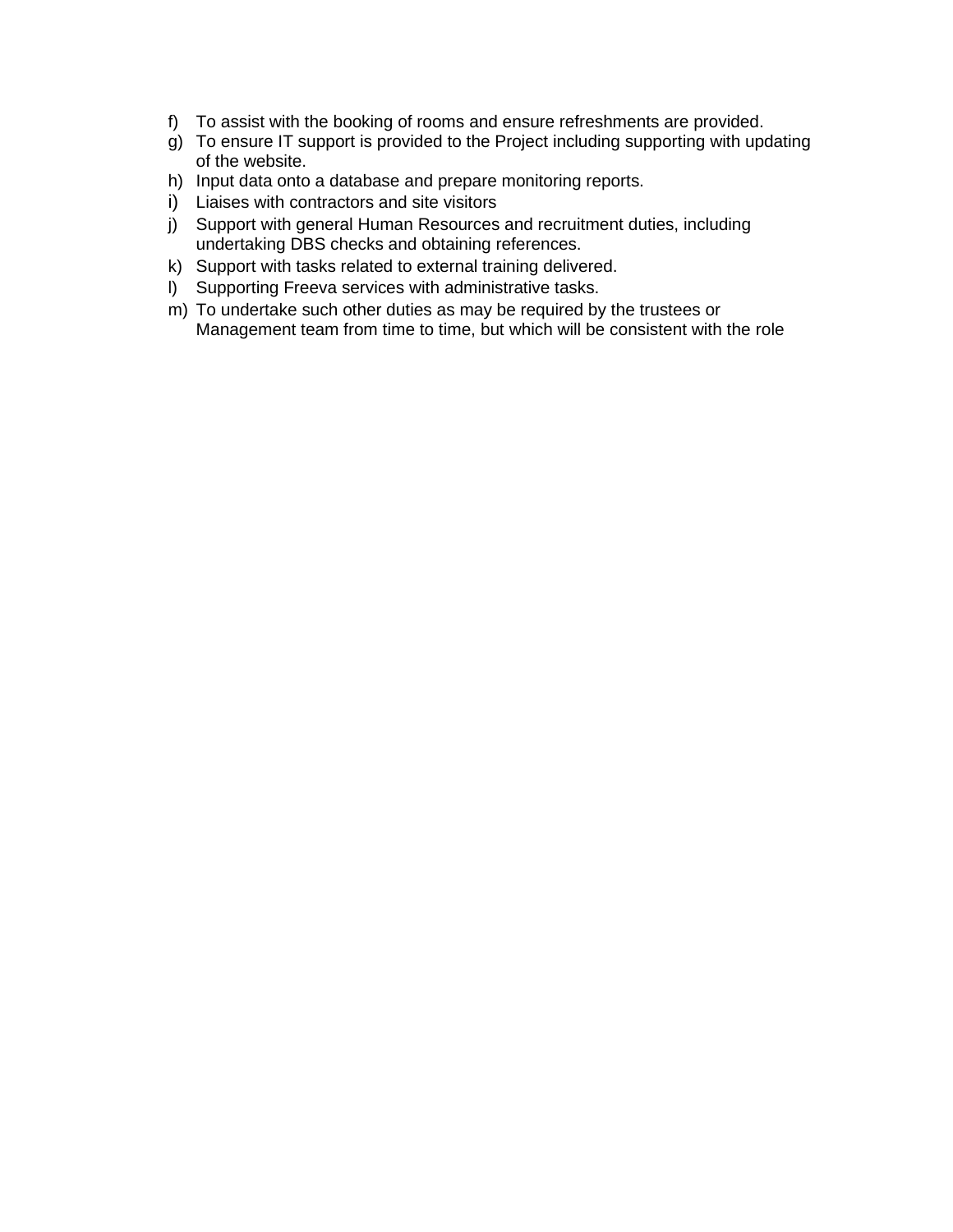# **Person Specification**

| Area                                 | <b>Criteria</b>                                                                                                                                                                                                                                                                                                                                                                                                                                                                                                                                                                                                                                                                                                                                                                                                | <b>How assessed</b>                                                                                                                                                                      |
|--------------------------------------|----------------------------------------------------------------------------------------------------------------------------------------------------------------------------------------------------------------------------------------------------------------------------------------------------------------------------------------------------------------------------------------------------------------------------------------------------------------------------------------------------------------------------------------------------------------------------------------------------------------------------------------------------------------------------------------------------------------------------------------------------------------------------------------------------------------|------------------------------------------------------------------------------------------------------------------------------------------------------------------------------------------|
| <b>Education &amp;</b><br>training   | <b>Essential</b><br>G.C.S.E grade (C) or above in Maths &<br>English (or equivalent)<br>Word processing, spreadsheet and<br>٠<br>database experience                                                                                                                                                                                                                                                                                                                                                                                                                                                                                                                                                                                                                                                           | Application<br>Application/Test                                                                                                                                                          |
|                                      | <b>Desirable</b><br>Word processing, spreadsheet and<br>database qualifications (e.g. CLAIT)                                                                                                                                                                                                                                                                                                                                                                                                                                                                                                                                                                                                                                                                                                                   | Application                                                                                                                                                                              |
| Work<br><b>Experience</b>            | <b>Essential</b><br>A minimum of two years work experience<br>٠<br>of performing PA/ administrative duties<br>within an office environment.<br>Customer service experience.<br>٠                                                                                                                                                                                                                                                                                                                                                                                                                                                                                                                                                                                                                               | Application                                                                                                                                                                              |
|                                      | <b>Desirable</b><br>Experience and knowledge of the<br>voluntary sector.                                                                                                                                                                                                                                                                                                                                                                                                                                                                                                                                                                                                                                                                                                                                       | Application/Interview                                                                                                                                                                    |
| <b>Personal</b><br><b>Attributes</b> | <b>Essential</b><br>Motivated and enthusiastic<br>٠<br>Completely reliable<br>٠<br><b>Excellent timekeeping</b><br>٠<br>Completer-finisher<br>٠<br>Excellent organisational skills<br>Polite and courteous manner with<br>٠<br>advanced customer service skills<br>Ability to plan ahead and trouble shoot<br>٠<br>Good, professional communication skills,<br>٠<br>both verbal and written<br>Ability to arrange meetings<br>٠<br>Ability to take minutes<br>Able to work on own initiative, to be<br>proactive and take responsibility for<br>actions<br>Ability to update websites<br>٠<br>Confidential manner and discreet<br>personality<br>Willingness to work flexibly, as and when<br>required<br>Ability to recognise discrimination, in its<br>٠<br>various forms, and to take appropriate<br>action | Interview<br>Application/Test<br>Application<br>Application/Interview<br>Application<br>Application/Interview<br>Application/Interview<br>Application/Interview<br>Application/Interview |